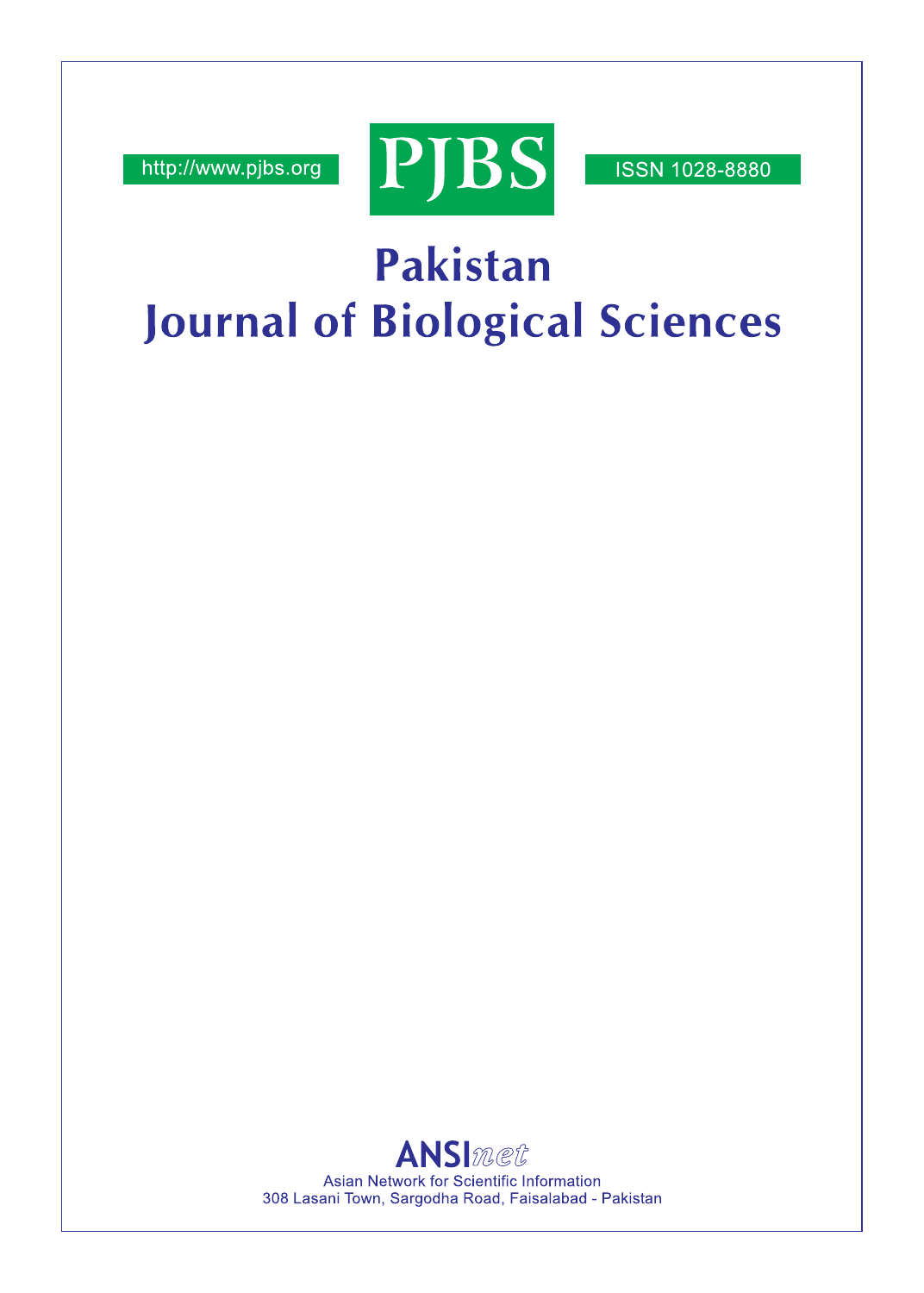## **Intercropping Maize with Cowpeas and Mungbean under Rainfed Conditions**

Naveed Akhtar, Mirza Hassan, Akhtar Ali and Muhammad Riaz Barani Agricultural Research Station, Jarma, Kohat, Pakistan

**Abstract:** The research study was conducted at two locations i.e. Barani Agricultural Research station (Kohat) and Barani Seed Farm (Hangul to ascertain the biological efficient and economic efficient intercropping system of maize with cowpeas and mungbean. The studies consisted of five intercropping systems (maize sole, cowpeas sole, mungbean sole, maize + cowpeas and maize + mungbean). The results regarding LER showed that maize + cowpeas intercrop average of two locations was 1.29 indicating 29 percent yield advantage which is also biological efficient system. The maize + mungbean indicating 4 percent yield advantage. However, the economic analysis gave a different results which showed that mungbean sole crop gain highest BCR value (return per rupee invested i.e. Rs. 4.82) followed by cowpeas sole crop (Rs. 4.13). It is concluded that apart from biological efficient different economic indices should be computed for comparison and final recommendation for wide spread adoption.

**Key words:** Intercropping, maize, cowpeas, mungbean, biological and economical efficient

#### **Introduction**

Intercropping (growing one or more crops simultaneously on the same field) is one of the way of ameliorating the productivity of land and other inputs (Andrews and Kassam, 1976). Intercropping is used by small farmers primarily to increase the diversity of their products and the stability of their annual output through effective use of land and other resources (Frankis and Sanders, 1978). Enyi (1973) reported that small farmers in many countries are seriously constrained by low productivity and limited land resources. Therefore, preliminary research has shown that possible means of increasing the productivity on these farms would be through intercropping. Willey and Osiru (1972) recommended that intercropping of maize with legumes appears to be more profitable. The economic returns can be greater if relatively higher value legumes suitable for intercropping are chosen. In many tropical countries the intercropping of cereal-legumes mixture is practiced to mae effective use of land and other resources. Since this subject has not been thoroughly studied in the drier/rainfed areas of Kohat division where rain fall is erratic and low, thus in the preset study an attempt was made in the direction to explore the biological efficient/economical efficient intercropping/mono-cropping system under agro-ecological conditions of Kohat.

#### **Materials and Methods**

A field experiment was conducted at two diverse agro-ecological zone of Kohat division during the year 1998 Kharif (monsoon season).

Detail of Locations

- 1. Barani Agril. Res. Station Jarma, Kohat where rainfall ranged from 10" to 20" annually. The crop at this location was irrigated once when there was a drought spell in first week of September.
- 2. Barani Extension seed Farm Hangu where rainfall ranged from 15" to 30" annually.

The experiments comprised with the following treatments:

- 1. Maize sole crop
- 2. Cowpeas sole crop<br>3. Mungbean sole crop
- 3. Mungbean sole crop<br>4. Maize + Cowpeas in
- 4. Maize + Cowpeas intercrop alternate row<br>5. Maize + Mungbean intercrop alternate row
- Maize + Mungbean intercrop alternate row

The treatments were replicated four times in Randomized complete block design using a net plot sizes of 3.6 x 5 m with row to row distance of 60 cm. The crop was sown with single row cotton drill with manual labor. Recommended seed rate and fertilizer dose were used for all the treatments. The rest of the agronomic practices were also normal and uniform. All the three crops weather sole or intercroped were harvested manually at their respective physiological maturities and the grain yield data were recorded from the four central rows and then converted into kg/ha. Land Equivalent Ratio was calculated for biological efficiency as follow:

LER is the land required for sole crops to produce the yield achieved in the intercropping mixture. This provides measure of the efficiency of particular crop association relative to the sole crop (Willey, 1979) and is the most important index of measuring biological advantage of intercropping as compared to corresponding monocroping system.

The index is based on relating the yield of each crop in an intercrop mixture to the yield of that crop grown as a sole crop and then sum up the resulting ratios to give the combine index.

LER can be calculated as:

$$
LER = \frac{YI^1}{YS^1} + \frac{YI^2}{YS^2}
$$

Where<br>Yl<sup>1</sup>

- $Y1<sup>1</sup>$  = Yield of first crop (maize) in the intercropping system<br>YS<sup>1</sup> = Yield of first crop (maize) in sole cropping system
- $\gamma S^1$  = Yield of first crop (maize) in sole cropping system<br> $\gamma I^2$  = Yield of 2nd crop (cowpeas/mungbean) in
- Yield of 2nd crop (cowpeas/mungbean) in the intercrooping system
- $YS^2$  = Yield of 2nd crop (cowpeas/mungbean) in the sole' cropping system.

The interpretation embodies that a value of the intercropping system which is greater than one (1) is indicting an over all biological advantage of intercropping over the sole crops. Economic indices i.e. Gross income, cost of cultivation and Net income were calculated for computing BCR value (return per rupee invested as follow:

| Return per rupee invested $=$ | Gross return        |
|-------------------------------|---------------------|
|                               | Total (variable)    |
|                               | cost of cultivation |

### **Results and Discussion**

**Land equivalent ration (LER):** Cowpeas and mungbean were tested for the suitability as intercrops in maize in the rainfed condition of Kohat, The important criterion was not to sacrifice the yield of maize but at the same time to get some additional yield from the intercrop. Among the intercrop tested at Barani Agril. Res. Station Kohat and Barani Seed Farm (Hangu), cowpeas was found to be the most suited intercrop in maize (Table 1).